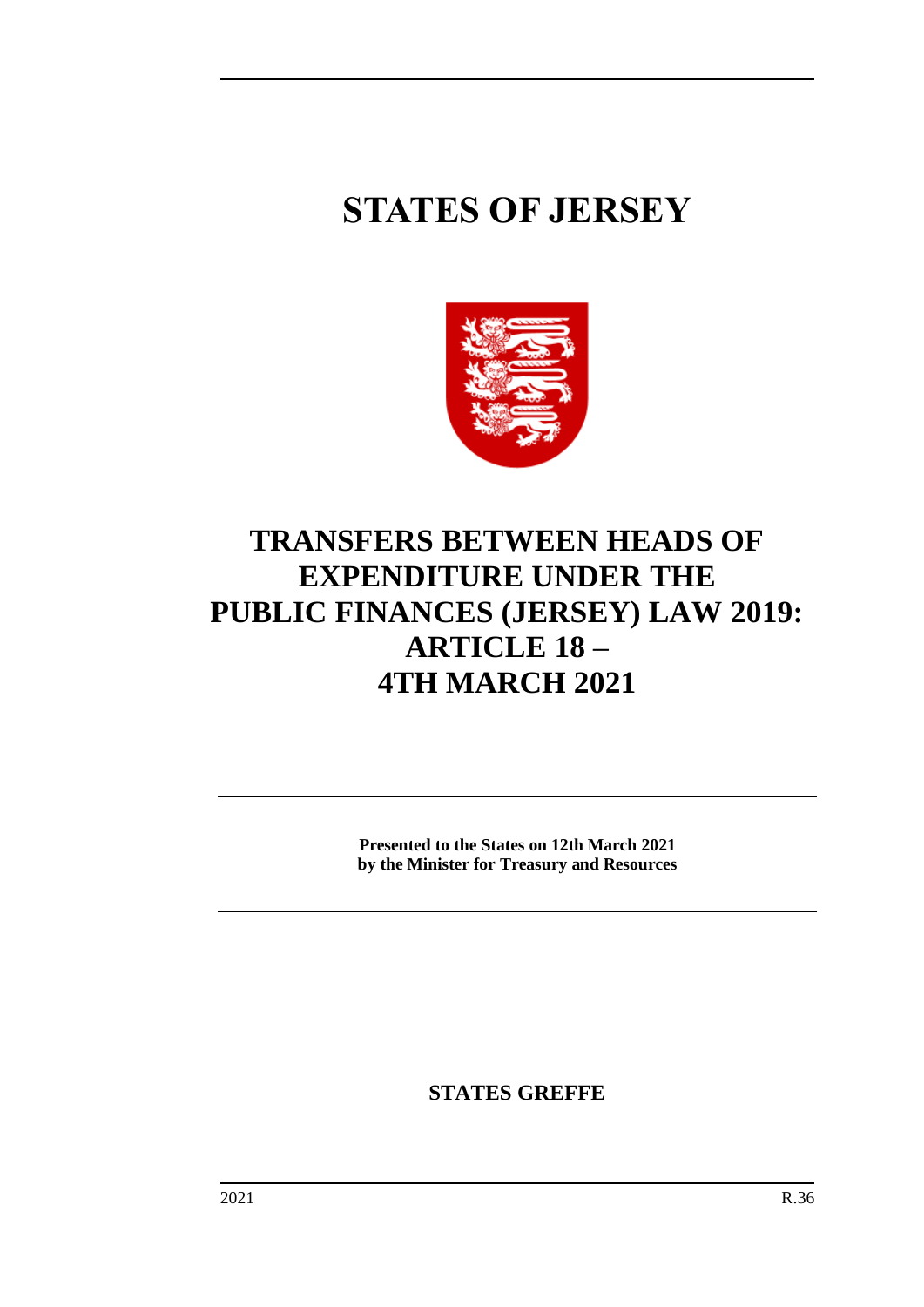#### **REPORT**

**Decision(s):** Under Article 18(4) of the [Public Finances \(Jersey\) Law 2019](https://www.jerseylaw.je/laws/unofficialconsolidated/Pages/24.900.aspx) (the Law), the Minister for Treasury and Resources hereby notifies the States, and having consulted with any relevant Minister under Article 18(5) of the Law; that he/she has agreed to the following –

| <b>MD-TR-</b>    | <b>Department</b>                |                                               |        |                                                   |
|------------------|----------------------------------|-----------------------------------------------|--------|---------------------------------------------------|
| Ref.             | $From -$                         | $To -$                                        | £      | Funding of $-$                                    |
| $2021 -$<br>0022 | <b>Chief Operating</b><br>Office | Infrastructure,<br>Housing and<br>Environment | 56,000 | Geospatial<br><b>Information System</b><br>budget |
|                  |                                  |                                               |        |                                                   |

**Transfers between Heads of Expenditure under Article 18 of the Law**

After the expiry of 4 weeks following the presentation to the States of these transfers, the Minister hereby authorises the Treasurer of the States to action the transfers outlined in the table above.

#### **Background**

In 2014, the Mapping Services Team moved into the newly formed Information Management Team within the Information Services Department. The transfer of responsibilities and budgets was primarily aimed at allowing the address file to be managed as corporate data asset.

However, over the last 6 years this function has experienced a higher than average senior management turnover and an increased focus on data protection and cyber security. This has resulted in the mapping services team acting independently from the rest of the function and without the strategic direction required, the development of mapping services has not been prioritised.

As part of transformation, a new target operating model for the Modernisation & Digital Department was created. This raised questions as to where the mapping services function (GIS) should sit under the new organisational structure. GIS is currently underutilised and there is a lack of awareness in GOJ about the service and role of the function.

A GIS Strategy for the Government of Jersey is currently being developed which will enable the team and GIS to reach its full potential and increase efficiencies across GOJ. Most users and creators of GIS are based in IHE so there is already knowledge of the function, moving GIS into IHE will mean it can be prioritised, developed, and supported correctly.

The budget is made up of an income budget of £131,000 from Royalties, and a corresponding expenditure budget of £75,000.